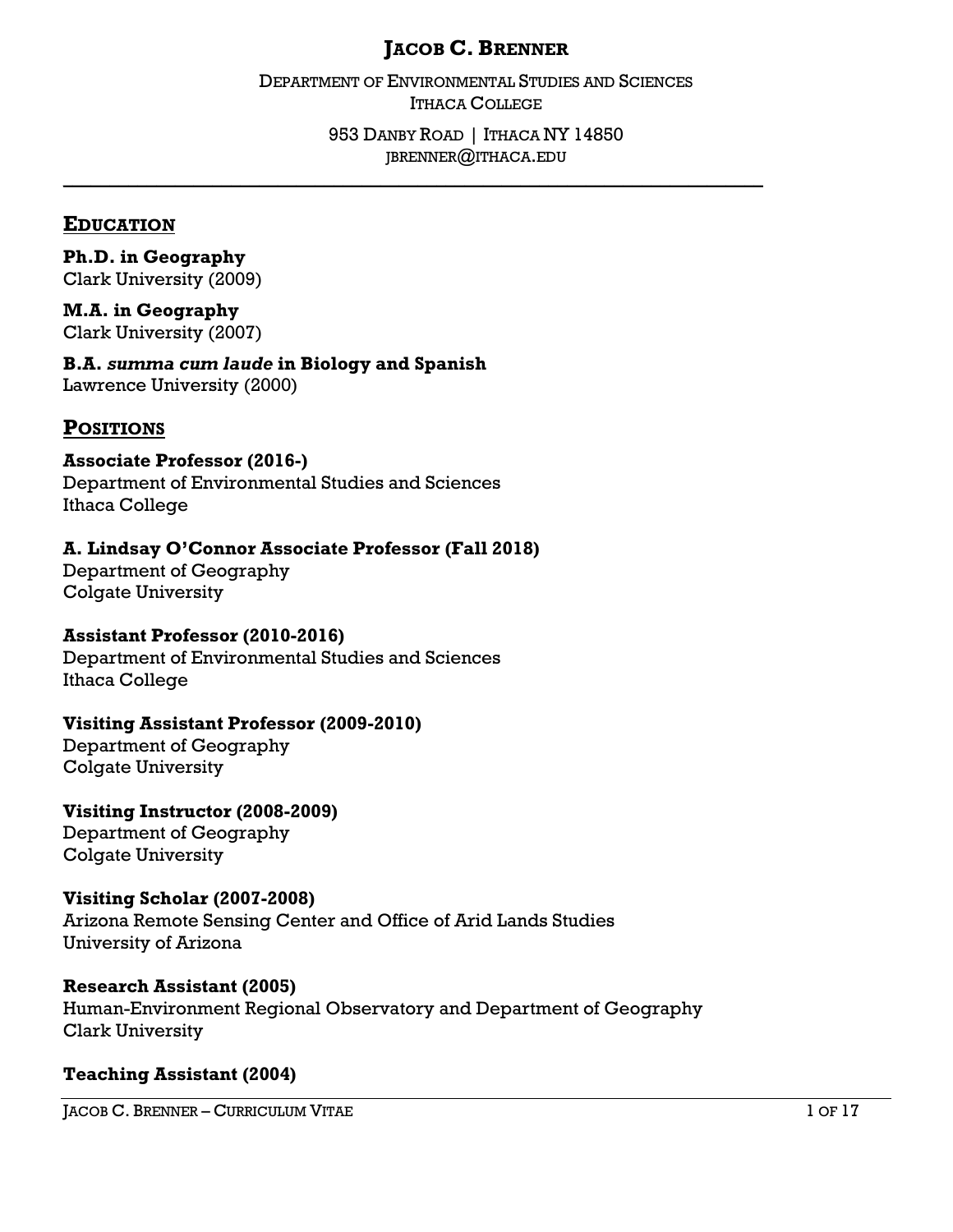Department of Geography Clark University

**Teaching Assistant (2001-2003)** Biosphere 2 Center Columbia University

**Instructor (Summer 2002)** Biosphere 2 Center Columbia University

# **AWARDS & HONORS**

Dean's Merit Award (2018-2019)

Level II Departmental Merit Award (2012-2013, 2014-2015, 2018-2019)

Ithaca College Faculty Excellence Award (2017)

Awarded for exemplary teaching, scholarship, and service

Dean's Merit Award (2015-2016)

Awarded for extraordinary service in managing Ithaca College Natural Lands

Ithaca College Office of Residential Life Faculty Appreciation Award (2013)

Awarded in recognition of efforts to increase campus-wide access and safety on Ithaca College Natural Lands

Clark University Graduate School of Geography Scholarship (2004-2008) - \$120,000

Awarded by the Clark University Graduate School of Geography in support of doctoral study and dissertation research

National Security Education Program Scholarships (1999 and 2000) - \$16,000

Awarded in support of two semesters of research and coursework on tropical ecology, sustainability, and conservation in Costa Rica

Morris K. Udall Scholarship in Environmental Public Policy (1999) - \$5,000

Awarded in support of research and coursework in Costa Rica

*Phi Beta Kappa* – Lawrence Univeristy Chapter (1999)

Peerenboorn Memorial Prize in Semantics, Lawrence University (1999) - \$250

Awarded for outstanding application of Spanish-language scholarship to field research in Latin America

Lawrence University Trustee Scholarship (1996-2000) - \$48,000

Awarded in support of four years of undergraduate liberal arts study

### **RESEARCH / SCHOLARSHIP**

### **Peer-Reviewed Publications**

JACOB C. BRENNER – CURRICULUM VITAE 2 OF 17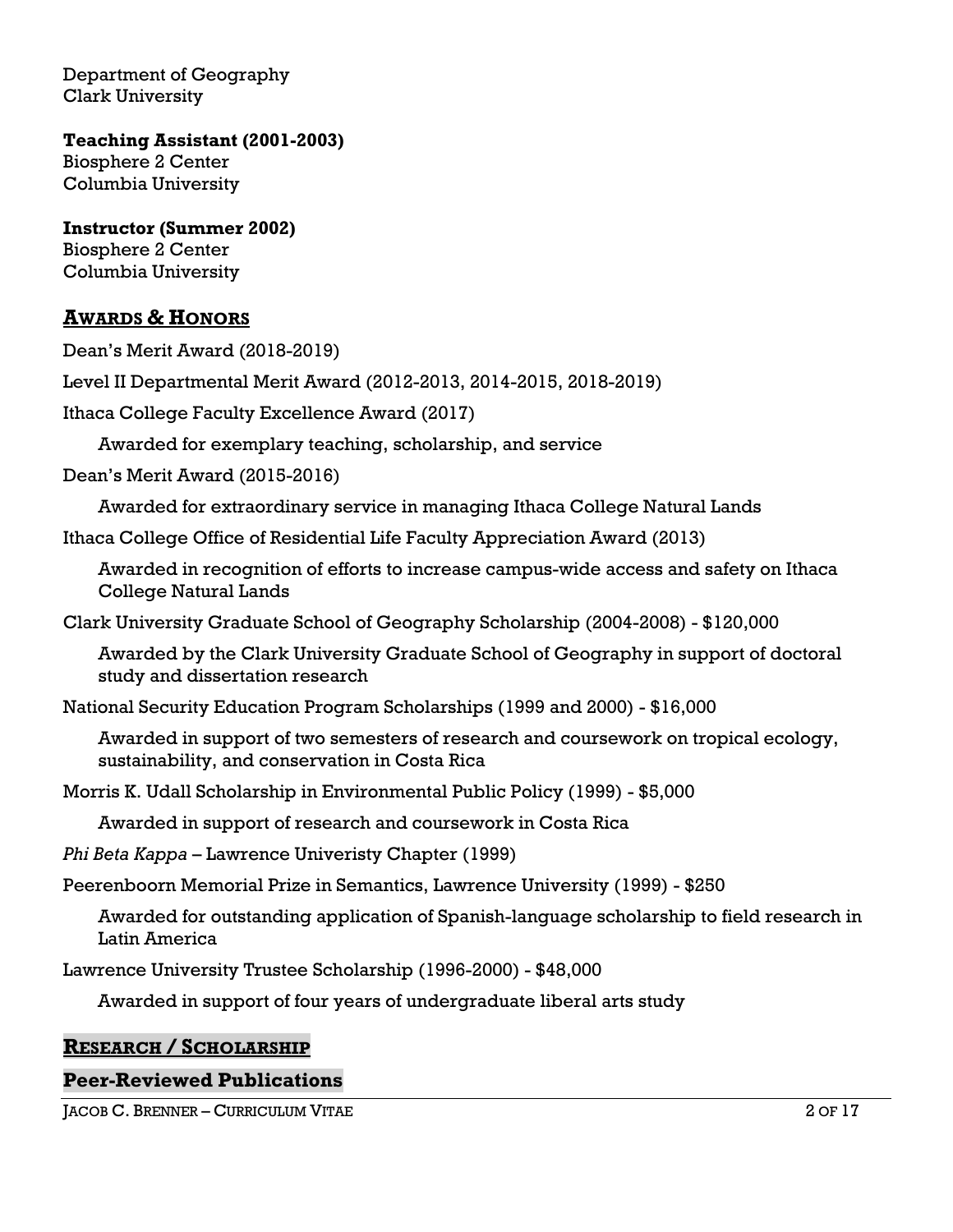## (student collaborators underlined)

- Plecki, A. F., K. Akamani, J. W. Groninger, **J. C. Brenner**, and K. L. Gage. (2021) "Homeowner Perceptions and Responses to Buffelgrass Invasion Risk in the Tucson, Arizona Wildland-Urban Interface." *Heliyon* 7 (5): e07040. [https://doi.org/10.1016/j.heliyon.2021.e07040.](https://doi.org/10.1016/j.heliyon.2021.e07040)
- Mudaliar, P., M. McElroy, and **J. C. Brenner**. (2021) "The Futility and Fatality of Incremental Action: Motivations and Barriers among Undergraduates for Environmental Action That Matters." *Journal of Environmental Studies and Sciences*. [https://doi.org/10.1007/s13412-021-](https://doi.org/10.1007/s13412-021-00705-1) [00705-1.](https://doi.org/10.1007/s13412-021-00705-1)
- Butsic, V., J. K. Carah, M. Baumann, C. Stephens, and **J. C. Brenner**. (2018) "The Emergence of Cannabis Agriculture Frontiers as Environmental Threats." *Environmental Research Letters* 13 (12): 124017.
- Drescher, M., and **J. C. Brenner**. (2018) "The Practice and Promise of Private Land Conservation." *Ecology and Society* 23(2). [online: [https://doi.org/10.5751/ES-10020-](https://doi.org/10.5751/ES-10020-230203) [230203.](https://doi.org/10.5751/ES-10020-230203)]
- **Brenner, J. C.**, J. G. Hamilton, A. Stork, J. Jordan, and T. Drake. (2018) "Addressing Estrangement from Nature with a Night Class in the Forest." *Case Studies in the Environment*. [online: electronic ISSN 2473-9510, DOI: [https://doi.org/10.1525/cse.2017.000588.](https://doi.org/10.1525/cse.2017.000588)]
- **Brenner, J. C.**, and K. A. Franklin. (2017) "Living on the Edge: Emerging Environmental Hazards on the Peri-Urban Fringe." *Environment: Science and Policy for Sustainable Development* 59(6): 16-29.
- Wang, I., **J. C. Brenner**, and V. Butsic. (2017) "An Emerging Agricultural Crop Threatens Deforestation and Fragmentation." *Frontiers in Ecology and the Environment* [online: [http://onlinelibrary.wiley.com/doi/10.1002/fee.1634/abstract\]](http://onlinelibrary.wiley.com/doi/10.1002/fee.1634/abstract)
- Butsic, V., B. Schwab, M. Baumann, and **J. C. Brenner**. (2017) "Inside the Emerald Triangle: Modeling the Placement and Size of Cannabis Production in Humboldt County, CA USA" *Ecological Economics* 142: 70-80.
- Butsic, V. and **J. C. Brenner**. (2016) Cannabis (*Cannabis sativa or C. indica*) Agriculture and the Environment: A Systematic, Spatially-Explicit Survey and Potential Impacts. *Environmental Research Letters* 11(4): 044023.
- Farmer, J. R., **J. C. Brenner**, M. Drescher, S. Dickinson, and E. Knackmuhs. (2016) Perpetual Private Land Conservation: The Case for Outdoor Recreation and Functional Leisure. *Ecology and Society* 21(2): 46 [online: <https://www.ecologyandsociety.org/issues/article.php/8515> ]
- Farmer, J. R., C. Chancellor, **J. C. Brenner**, J. Whitacre, and E. G. Knackmuhs. (2016) To Ease or Not to Ease: Interest in Conservation Easements Among Landowners in Brown County, Indiana." *The Professional Geographer* 68(4): 584-594.
- Heffron, S., **J. C. Brenner**, M. Crocco, C. McClure, D. J. Rutherford, M. Scholz, K. Somdahl-Sands, and K. Sparks. (2013) Improving Geography Education Research across the Different Elements of Geography. *Research in Geographic Education* 15(2): 16–28.
- **Brenner, J. C.**, J. G. Hamilton, T. Drake, and J. Jordan. (2013) Building Local Environmental Knowledge in Undergraduates with Experiential Wilderness Skills and Awareness Training: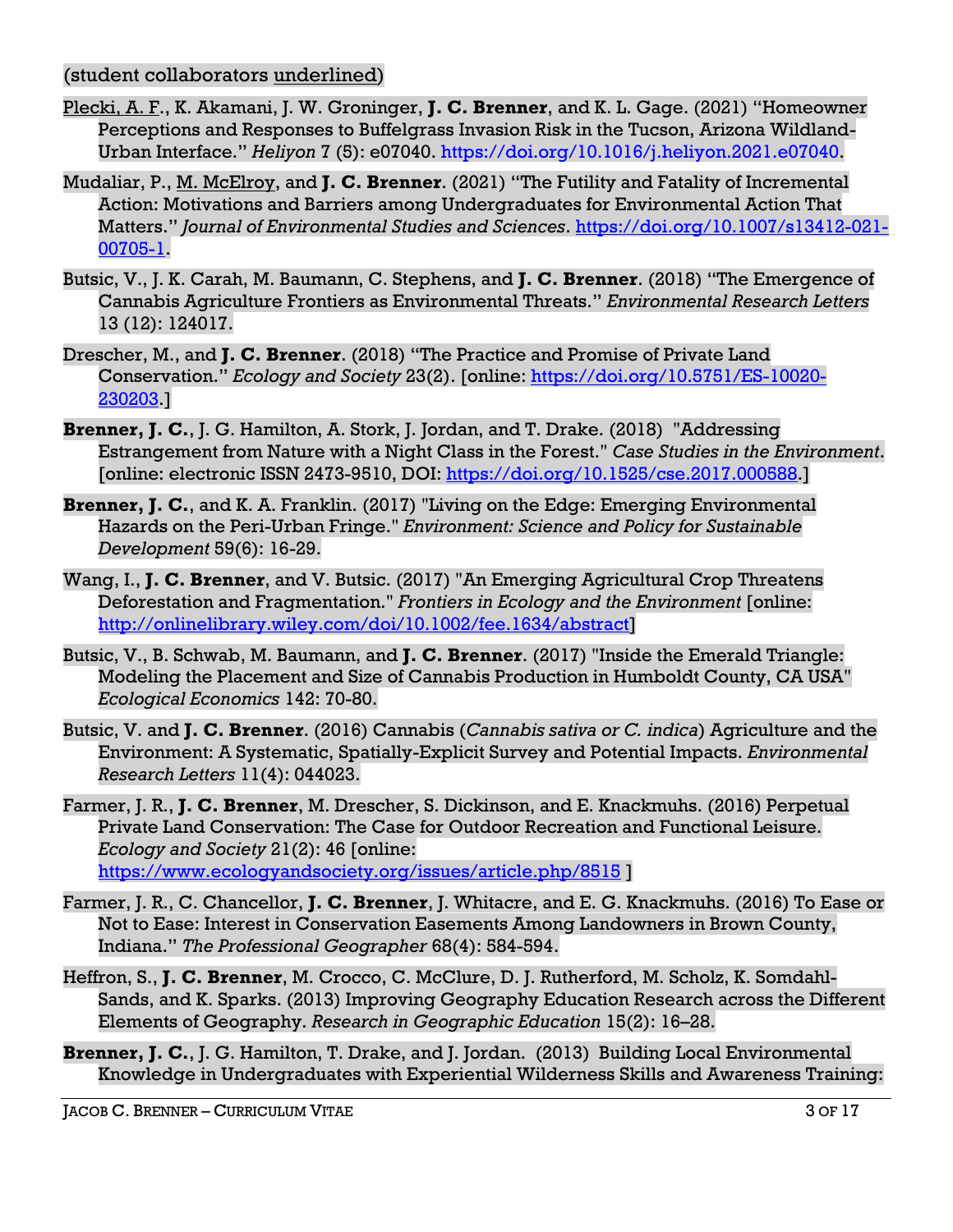The Case of Environmental Sentinels. *Journal of Environmental Studies and Sciences* 3(4): 404–415.

- **Brenner, J. C.**, S. Lavallato, M. Cherry, and E. Hileman. (2013) Land Use Determines Interest in Conservation Easements among Private Landowners. *Land Use Policy* 35: 24-32.
- **Brenner, J. C.** and L. L. Kanda.(2013) Buffelgrass (*Pennisetum ciliare*) invades Lands surrounding Cultivated Pastures in Sonora, Mexico. *Invasive Plant Science and Management* 6(1): 187-195.
- **Brenner, J. C.** and J. G. Davis. (2012) Transboundary Conservation across Scales: A World-Regional Inventory and a Local Case Study from the United States-Mexico Border. *Journal of the Southwest* 54(3): 499-520.
- **Brenner, J. C.**, Z. J. Christman, and J. Rogan. (2012) Segmentation of Landsat Thematic Mapper Imagery Improves Buffelgrass (*Pennisetum ciliare*) Pasture Mapping in the Sonoran Desert of Mexico. *Applied Geography* 34: 569-575.
- **Brenner, J. C.** (2011) Pasture Conversion, Private Ranchers, and the Invasive Exotic Buffelgrass (*Pennisetum ciliare*) in Mexico's Sonoran Desert. *Annals of the Association of American Geographers* 101(1): 84-106*.*
- **Brenner, J. C.** (2010) What Drives the Conversion of Native Rangeland to Buffelgrass (*Pennisetum ciliare*) Pasture in Mexico's Sonoran Desert?: The Social Dimensions of a Biological Invasion. *Human Ecology* 38(4): 495-505.
- Schultheis, E. H., K. N. Hopfensperger, and **J. C. Brenner**. (2010) Potential Impacts of Climate Change on Sphagnum Bogs of the Southern Appalachian Mountains. *Natural Areas Journal* 30(4): 417-424.

# **Other Publications**

# (student collaborators underlined)

- **Brenner, J.C.** (2016) What role have international peace parks/transboundary protected areas played in lessening international conflicts?: Overview. Pp. 547-550 in M. T. Burnett (Ed.) *Natural Resource Conflicts: From Blood Diamonds to Rainforest Destruction – Volume 2*. Santa Barbara, CA: ABC-CLIO. [editorially reviewed]
- **Brenner, J.C.** (2016) What role have international peace parks/transboundary protected areas played in lessening international conflicts?: Transboundary protected areas – the United States – Mexico case. Pp. 553-556 in M. T. Burnett (Ed.) *Natural Resource Conflicts: From Blood Diamonds to Rainforest Destruction – Volume 2*. Santa Barbara, CA: ABC-CLIO. [editorially reviewed]
- Kerrigan, L. and **Brenner, J.C.** (2016) Do diamonds have a negative influence on development in Africa?: Overview. Pp. 236-239 in M. T. Burnett (Ed.) *Natural Resource Conflicts: From Blood Diamonds to Rainforest Destruction – Volume 1*. Santa Barbara, CA: ABC-CLIO. [editorially reviewed]
- Kerrigan, L. and **Brenner, J.C.** (2016) Do diamonds have a negative influence on development in Africa?: Diamond mining and violence on the African continent. Pp. 239-242 in M. T.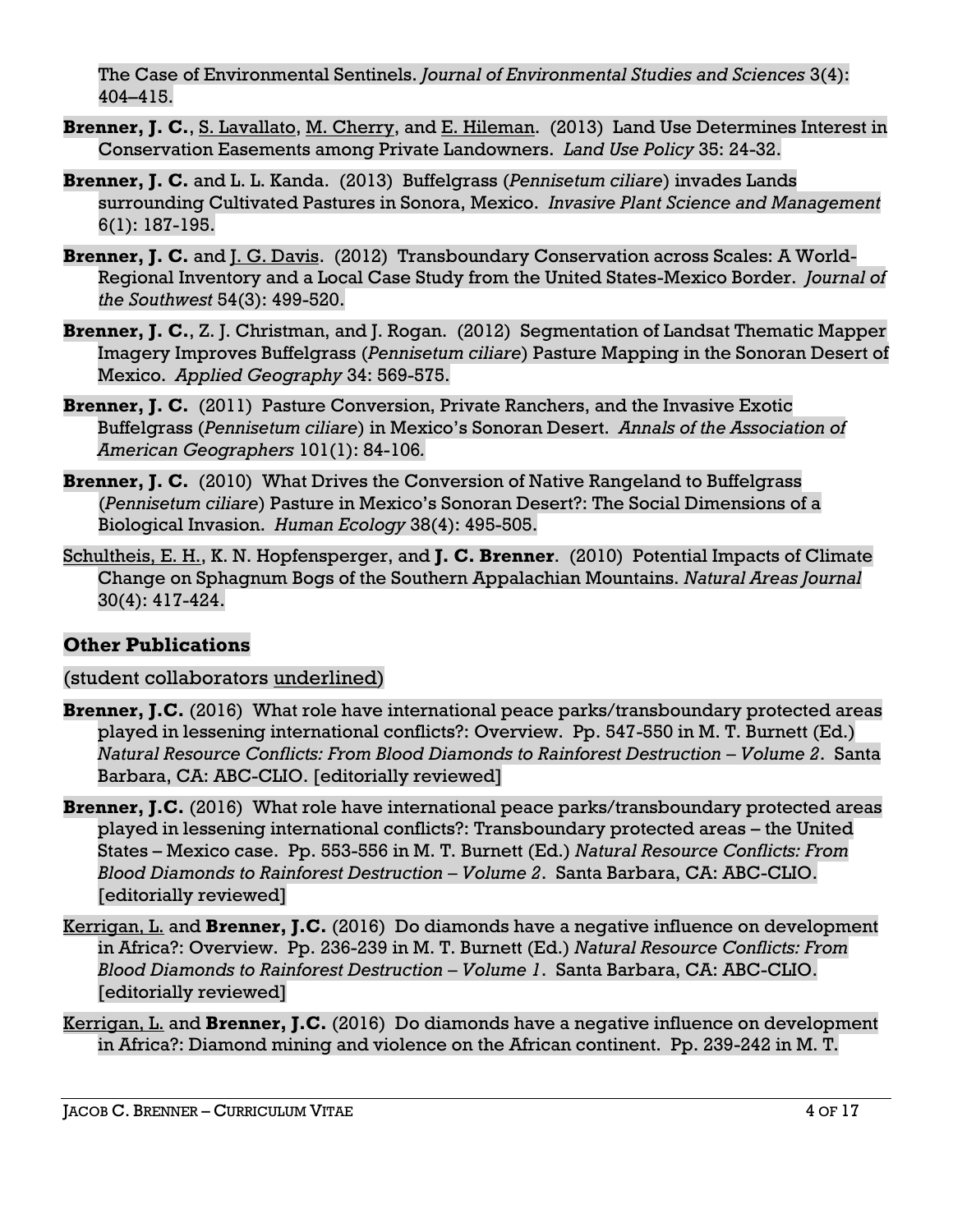Burnett (Ed.) *Natural Resource Conflicts: From Blood Diamonds to Rainforest Destruction – Volume 1*. Santa Barbara, CA: ABC-CLIO. [editorially reviewed]

- **J. C. Brenner**, with L. Kanda, R. LeCain, and O. Mayer. (2016) Compensatory Wetland Mitigation Monitoring Report – Ithaca College Circle Apartments Project, Ithaca, NY. 8pp. *Submitted to the U. S. Army Corps of Engineers, Buffalo, NY.*
- Grant, C. and **J. C. Brenner**, with L. Kanda, R. LeCain, P. Corsi, and T. Chamberlin. (2015) Compensatory Wetland Mitigation Monitoring Report – Ithaca College Circle Apartments Project, Ithaca, NY. 8pp. *Submitted to the U. S. Army Corps of Engineers, Buffalo, NY.*
- **Brenner, J.C.** (2013) Land Use Past and Present. *RISE Topic Paper*. Retirees in Service to the Environment program. Ithaca College Gerontology Institute. 4pp.
- **Brenner, J.C.** (2013) Invasive Species. *RISE Topic Paper*. Retirees in Service to the Environment program. Ithaca College Gerontology Institute. 4pp.
- **Brenner, J.C.** (2013) Conservationists Must Think Beyond Borders. *The Ithacan*. Opinion Section. Guest Commentary. March 21, 2013.
- **Brenner, J.C.** (2012) Geographical Reviews (book review) Political Ecologies of Cattle Ranching in Northern Mexico: Private Revolutions, by Eric P. Perramond. *The Geographical Review* 102(2): 259-261.
- **Brenner, J. C.** (2009) Structure, Agency, and the Transformation of the Sonoran Desert by Buffelgrass (*Pennisetum ciliare*): An Application of Land Change Science. *Ph. D. Dissertation*, Clark University Graduate School of Geography, Worcester MA.
- **Brenner, J. C.** (2004) An Example Worth More than a Thousand Words: Two Latin American Ecovillages. *What If? The Journal of Radical Possibilities* 3: 50-58.

# **Conference Participation**

(student research advisees and collaborators underlined)

- **Brenner, J. C.** and V. Butsic. (2017) Mapping Cannabis Agriculture in the Emerald Triangle. *Poster Session at the Annual Meeting of the Association of American Geographers*, San Francisco, CA.
- **Brenner, J. C.** (2016) Geographies of Marijuana Production. *Panel Session at the Annual Meeting of the Association of American Geographers*, San Francisco, CA. (session organizer and chair; 6 panelists)
- Butsic, V. and **J. C. Brenner**. (2015) The Expansion of Medical Marijuana in Humboldt County, CA. *9 th World Congress, International Association of Landscape Ecology*, Portland, OR.
- **Brenner, J. C.** (2015) Voluntary Private Land Conservation. *Interactive Short Paper Session at the Annual Meeting of the Association of American Geographers*, Chicago, IL. (session organizer and chair; 10 enrolled presenters)
- **Brenner, J. C.** (2015) The Problem of Preserving "Rural Character" on Private Land. *Annual Meeting of the Association of American Geographers*, Chicago, IL.
- Farmer, J., Knackmuhs, E., Whitacre, J., Chancellor, C., and **J. C. Brenner**. (2014) Land Residency and Interest in Conservation Easements in Southern Indiana: A Behavioral Approach. *Natural Areas Association Annual Meeting*. Dayton, OH.

JACOB C. BRENNER – CURRICULUM VITAE 5 OF 17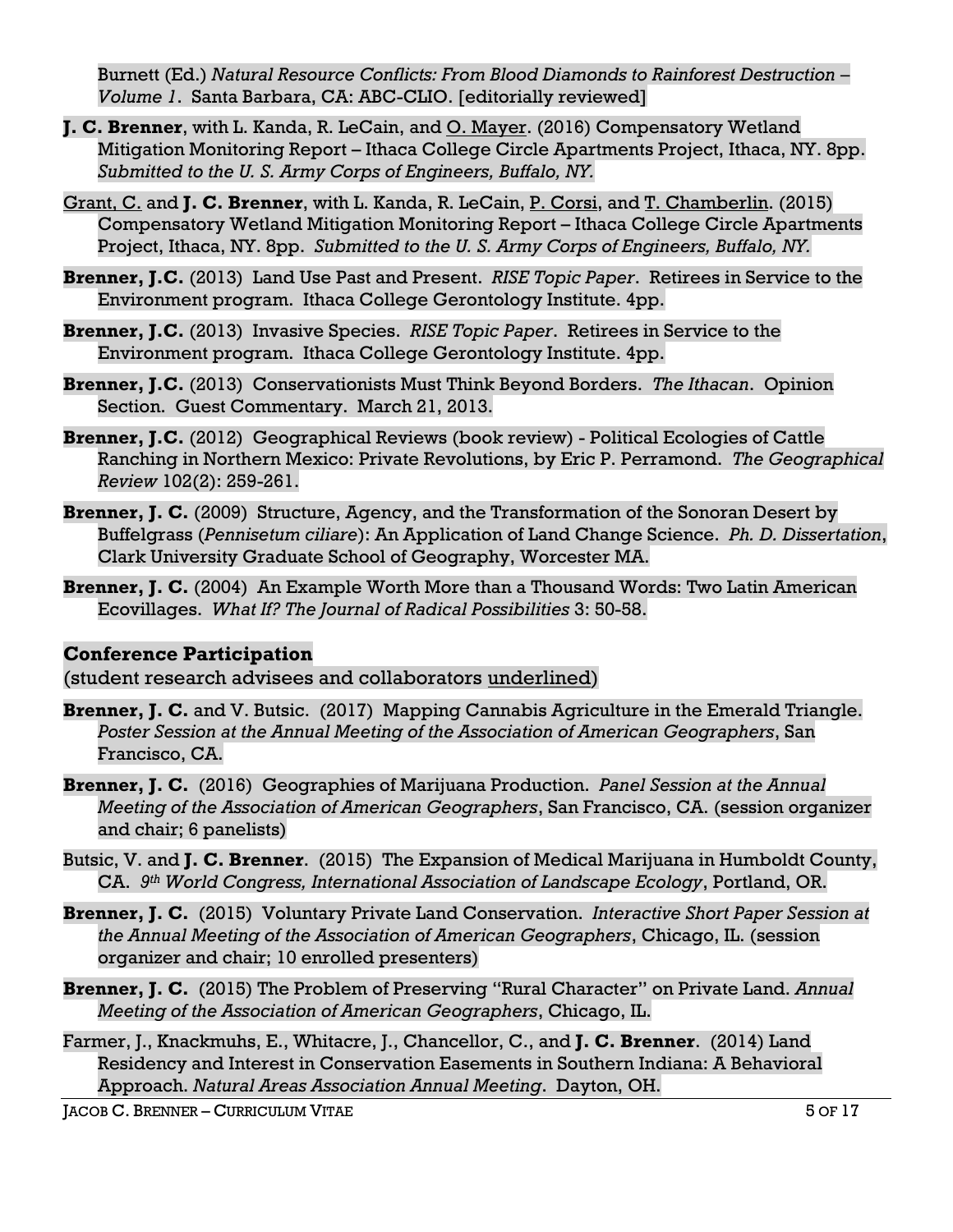- **Brenner, J. C.**, S. Lavallato, E. Hileman, I. Bidwell (2014) Gaps between Land Conservation Ideals and Practices: Preserving Rural Character by 'Keeping Danby Danby' *Presentation at the Ecological Society of America Annual Meeting*, Sacramento, CA. (invited participant)
- **Brenner, J. C.** (2013) Reading the Road Map: Advancing the Research Capabilities of Early Career Scholars in Geography Education. *Conference sponsored by the Gilbert M. Grosvenor Center for Geographic Education, the Association of American Geographers, and the National Geographic Society,* Washington, DC. (invited participant)
- Clum, M., G. Ciabattoni, **J. C. Brenner**, and L. L. Kanda.(2013) Mapping Japanese Stiltgrass (*Microstegium vivineum*) to Show Progress in Eradication. *Poster presentation at the annual New York State Geographic Information Systems Association Conference*, Saratoga Springs, NY. (invited participant)
- **Brenner, J. C.**, J. G. Hamilton, and L. L. Kanda. (2013) Teaching Land Management to Undergraduates Using College-Owned Natural Areas: The Case of Ithaca College Natural Lands. *Poster presentation at the Large Landscape Conservation Conference*, Waterville, ME. (Conference theme: "Students as Catalysts for Large Landscape Conservation")
- Ciabattoni, G., **J. C. Brenner**, and L. L. Kanda. (2013) Mapping, Monitoring, and Controlling Invasive Exotic Plants on Ithaca College Natural Lands. *Poster presentation at the Large Landscape Conservation Conference*, Waterville, ME. (Conference theme: "Students as Catalysts for Large Landscape Conservation")
- Vander Hill, M., A. Zadrozny, and G. Ciabattoni. (2013) Ithaca College Natural Lands: A Case-Study in Student Leadership in Conservation. *Poster presentation at the Large Landscape Conservation Conference*, Waterville, ME. (Conference theme: "Students as Catalysts for Large Landscape Conservation")
- Zadrozny, A. and M. Vander Hill. (2013) Student-Driven Conservation and Land Management at Ithaca College. *Essay submitted for the Student Conservation Innovation Contest at the Large Landscape Conservation Conference*, Waterville, ME. (Conference theme: "Students as Catalysts for Large Landscape Conservation")
- Lavallato, S. (2013) Keeping Danby Danby: Land Conservation in a Peri-Urban Fringe Area. *Presentation at the 16th Annual Whalen Symposium*, Ithaca, NY.
- Garrison, E. (2013) Social Determinants of the Unsafe Use of Pesticides in Rural Chile. *Presentation at the 16th Annual Whalen Symposium*, Ithaca, NY.
- **Brenner, J. C.** (2012) Conservation at the Urban Fringe. *Interactive Short Paper Session at the Annual Meeting of the Association of American Geographers*, New York, NY. (session organizer and chair; 16 enrolled presenters; 3 undergraduate student research advisees)
- **Brenner, J. C.** (2012) Landscape as a Framework for Integrating Physical and Social Science Approaches in Human-Environment Interaction Research. *Panel Presentation at the Annual Meeting of the Association of American Geographers*, New York, NY. (invited panelist)
- Lavallato, S. and **J. C. Brenner**. (2012) Prospects for Conservation Easements in an Urban Fringe Area: Evidence from Upstate New York. *Presentation at the Annual Meeting of the Association of American Geographers*, New York, NY.
- Siciliano, P. (2012) Desertification in the Sahel. *Presentation at the 15th Annual Whalen Symposium*, Ithaca, NY.

**JACOB C. BRENNER – CURRICULUM VITAE 6 OF 17**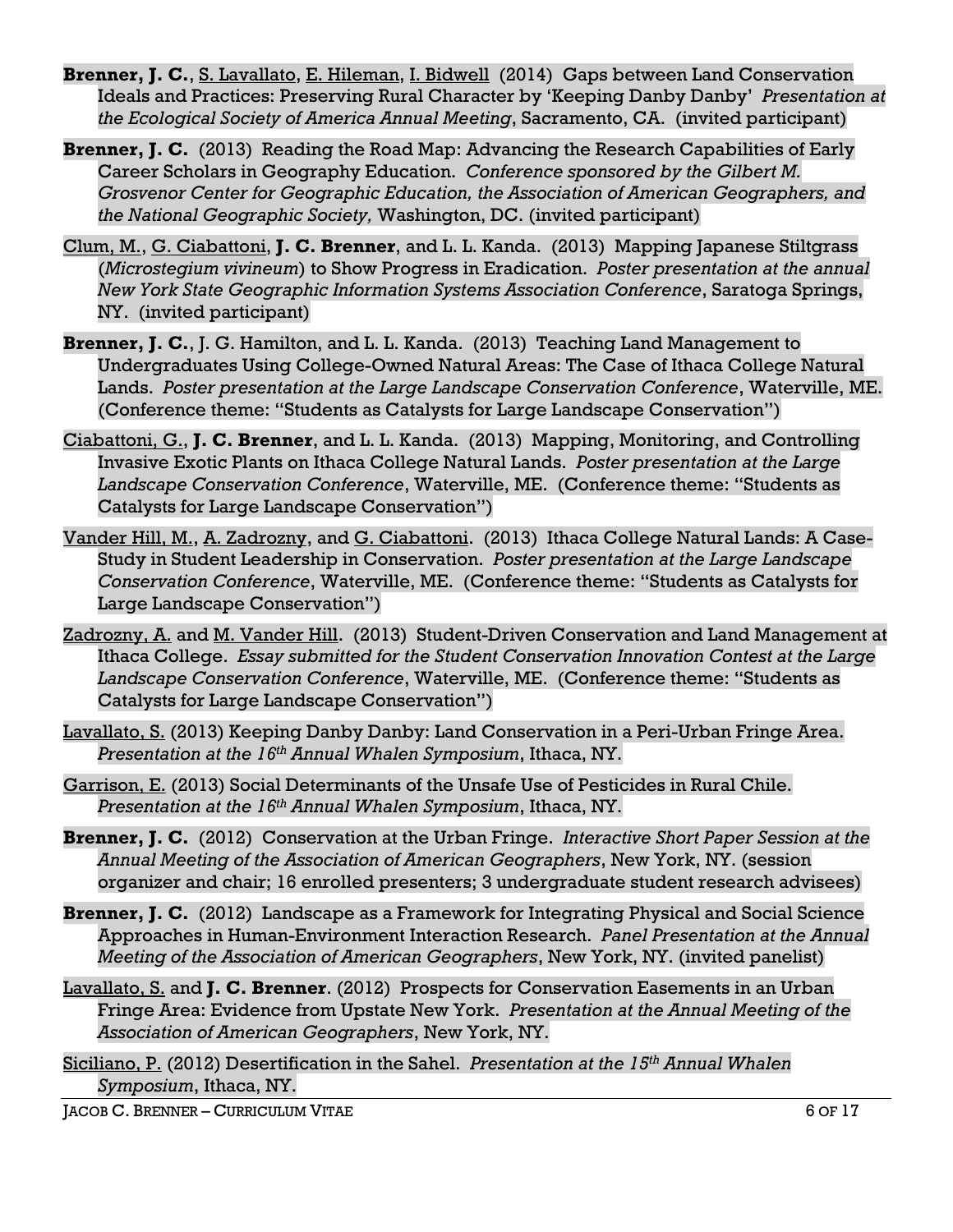- **Brenner, J. C.** (2011) Human-Environment Interactions in the [United States-Mexico] Borderlands. *Panel Presentation at the Annual Meeting of the Association of American Geographers*, Washington, DC. (invited panelist)
- Davis, J. G. (2011) Challenges of Transboundary Conservation on the US/Mexico Border in the Big Bend/Rio Bravo Area. *Presentation at the National Conference on Undergraduate Research*, Ithaca, NY.
- Goldberg, L. E. and L. A. L. Hill. (2011) The Great Pacific Garbage Patch: A Case of Ineffective Global Environmental Management. *Poster presentation at the National Conference on Undergraduate Research*, Ithaca, NY.
- Konnaris, C. (2011) Mapping Land Cover for Local-Scale Conservation in the Town of Danby, upstate NY. *Poster presentation at the National Conference on Undergraduate Research*, Ithaca, NY.
- **Brenner, J. C.**, S. Walker, and A. Olsson. (2010) Vulnerability and Biological Invasion at an Urban-Wildland Interface in Tucson, Arizona. *Presentation at the Global Land Project Open Science Meeting*, Tempe, AZ.
- Christman, Z. J., **J. C. Brenner**, and J. Rogan. (2010) Using Image Segmentation and Ancillary Variables for the Classification of Buffelgrass (*Pennisteum ciliare*) Pasture. *Presentation at the Annual Meeting of the Association of American Geographers*, Washington, DC.
- **Brenner, J. C.** (2009). Private Ranchers and Pasture Conversion in Mexico's Sonoran Desert: Roles of Structure, Agency, and Identity. *Presentation at the Annual Meeting of the Association of American Geographers*, Las Vegas, NV.
- **Brenner, J. C.** (2008). Structure, Agency, and Pasture Conversion in Northwestern Sonora, Mexico. *Presentation at the Annual Meeting of the Association of American Geographers*, Boston, MA.
- **Brenner, J. C.** (2006). Boundaries, Bombs, and Biodiversity: Interactions of Militarism and Violence with the Sonoran Desert in the U.S.-Mexico Border Region. *Presentation at the Annual Meeting of the Association of American Geographers*, Chicago, IL*.*
- **Brenner, J. C.** (2004). Challenges of the Ecovillage as a Sustainability Model: Case Studies in Bolivia and Costa Rica. *Presentation at the Annual Fulbright Student Research Conference*, Lima, Perú.
- **Brenner, J. C.** (2000). Branch Attachment and Survival of Fallen Epiphytic Bromeliads in a Montane Rain Forest, Sierra de Talamanca, Costa Rica. *Presentation at the Spring Semi-Annual Associated Colleges of the Midwest Student Research Symposium*, San Pedro, Costa Rica.
- **Brenner, J. C.**, B. Keeler, and F. White. (1999). The Dúrika Ecovillage: A Sustainable Vision for a New Millennium. *Presentation at the Fall Semi-Annual Associated Colleges of the Midwest Student Research Symposium*, San Pedro, Costa Rica.

# **GRANTS & FELLOWSHIPS**

# **External**

Dominion Energy Charitable Foundation (2018-2019) - \$15,000

JACOB C. BRENNER – CURRICULUM VITAE 7 OF 17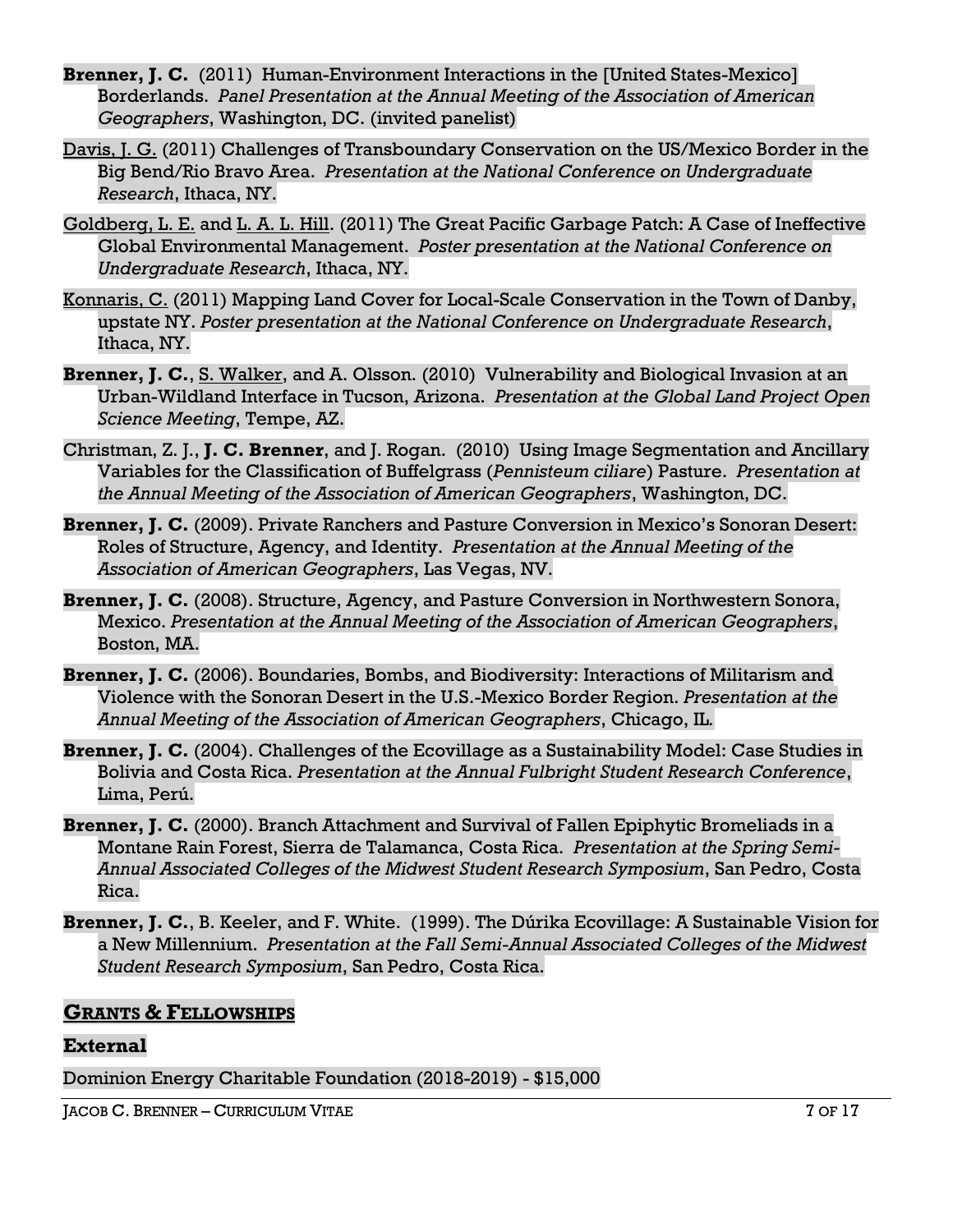Awarded in support of a project to improve trail accessibility on Ithaca College Natural Lands

J. M. McDonald Foundation (2018-2019) - \$15,000

Awarded in support of a project to improve trail accessibility on Ithaca College Natural Lands

National Science Foundation Graduate Research Fellowship (2005-2008) - \$130,000

Awarded in support of dissertation research on anthropogenic threats to conservation reserves in the Sonoran Desert of the United States-Mexico border region

Fulbright Student Grant (2003-2004) - \$13,500

Awarded in support of a 10-month independent project comparing roles of intentional communities in sustainable rural development in Bolivia and Costa Rica

Associated Western Universities Undergraduate Research Fellowship (1999) - \$4,000

Awarded in support of a research assistantship at the Idaho National Environmental and Engineering Laboratory

# **Internal**

Ithaca College School of Humanities and Sciences Summer Scholars Program (2018) - \$4,500

Awarded to support one student's research on adaptive land management on Ithaca College Natural Lands.

Ford Science Research Fund (2016) - \$5,100

Awarded to support one student's summer work on mapping and controlling invasive alien plants on Ithaca College Natural Lands.

Ithaca College Summer Research Grant (2015) - \$3,350

Awarded to support research on landscape impacts of cannabis production in northern California.

Ithaca College School of Humanities and Sciences Summer Scholars Program (2015) - \$4,500

Awarded to support one student's research on local environmental knowledge among fishers in central upstate New York.

Dana Fellowship (2015) - \$3,600

Awarded to support one student's summer work on Ithaca College Natural Lands.

Ford Science Research Fund (2015) - \$5,100

Awarded to support one student's summer work on mapping and controlling invasive alien plants on Ithaca College Natural Lands.

Ithaca College School of Humanities and Sciences Educational Grant Initiative (S14) - \$300

Awarded to support field trips for ENVS 331 – Land Use and Management.

Center for Faculty Research and Development Released Time (S13, S14) - 3 load credits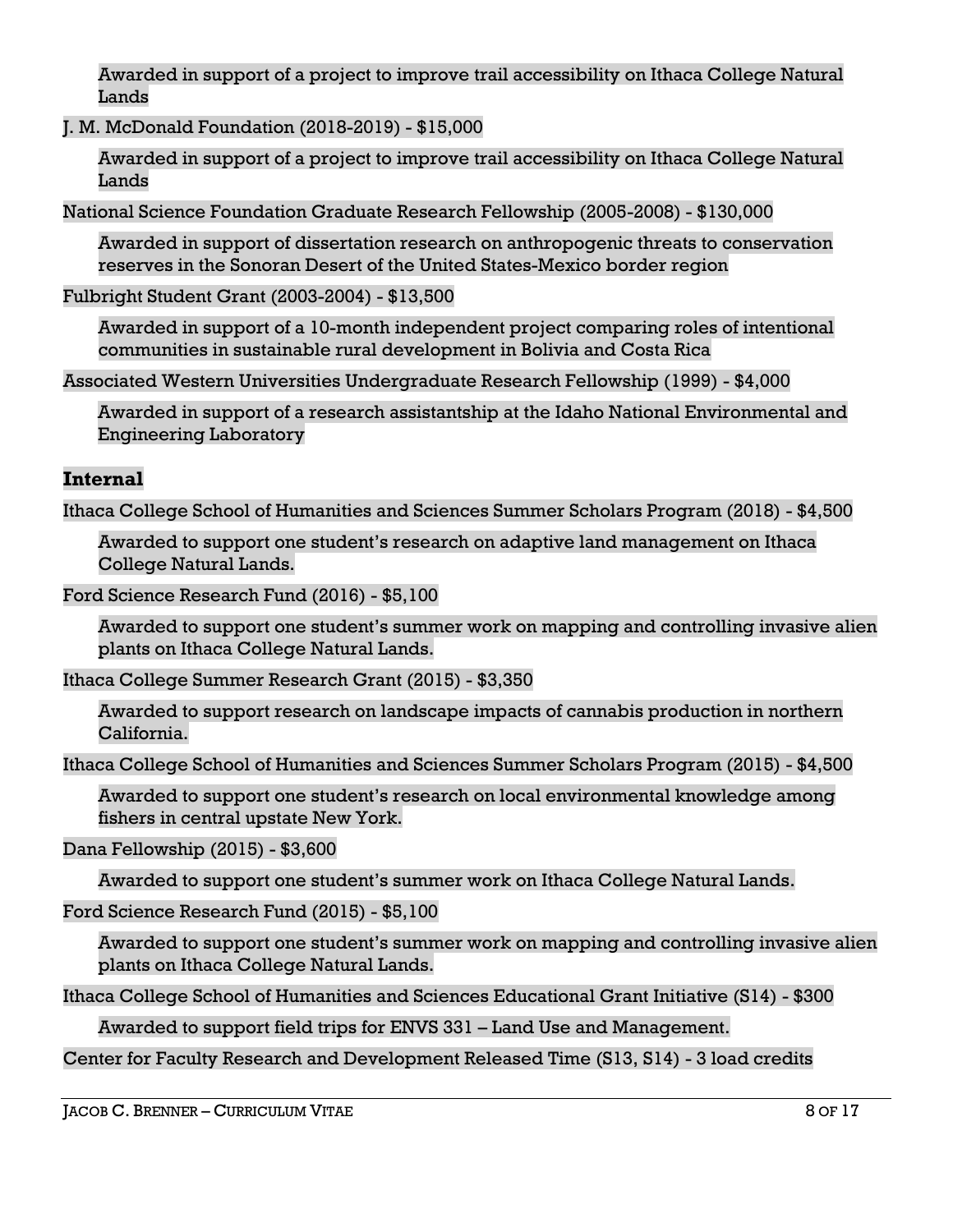Awarded to support "Conservation at the Urban Fringe: A Student-Faculty Collaborative Research and Service Program."

Dana Fellowship (2013) - \$3,600

Awarded to support one student's summer work on mapping non-timber forest resources on Ithaca College Natural Lands.

Ford Science Research Fund (2013) - \$5,100

Awarded to support one student's summer work on mapping and controlling invasive alien plants on Ithaca College Natural Lands.

Ithaca College School of Humanities and Sciences Educational Grant Initiative (S13) - \$200

Awarded to support student-participant-professional expert interaction through the Retirees in Service to the Environment program.

Ithaca College School of Humanities and Sciences Educational Grant Initiative (S13) - \$1,200

Awarded to support three students' attendance at the Large Landscape Conservation Conference in Waterville, ME.

Ford Science Research Fund (2012) - \$5,100

Awarded to support one student's summer work on the Danby Land Change Project.

Ford Science Research Fund (S12) - \$1,000

Awarded to support three students' attendance at the Annual Meeting of the Association of American Geographers in New York, NY.

Ithaca College School of Humanities and Sciences Educational Grant Initiative (S12) - \$1,200

Awarded to support three students' attendance at the Annual Meeting of the Association of American Geographers in New York, NY.

Ford Science Research Fund (2011) - \$5,100

Awarded to support three students' summer work on the Ithaca College Natural Lands Mapping Initiative and the Danby Land Change Project.

Ithaca College School of Humanities and Sciences Educational Grant Initiative (S11) - \$750

Awarded to support field trips for ENVS 331: Land Use and Landscape Change.

Ithaca College School of Humanities and Sciences Educational Grant Initiative (F10) - \$500

Awarded to support collaborative undergraduate research on land conservation attitudes and practices in exurban Upstate New York.

Pruzer-Holzhauer Graduate Enhancement Fellowship (2007) - \$750

Awarded by the Clark University Graduate School of Geography to support dissertation research.

### **TEACHING**

(Offerings for individual student research, internships, and independent studies appear below.)

JACOB C. BRENNER – CURRICULUM VITAE 9 OF 17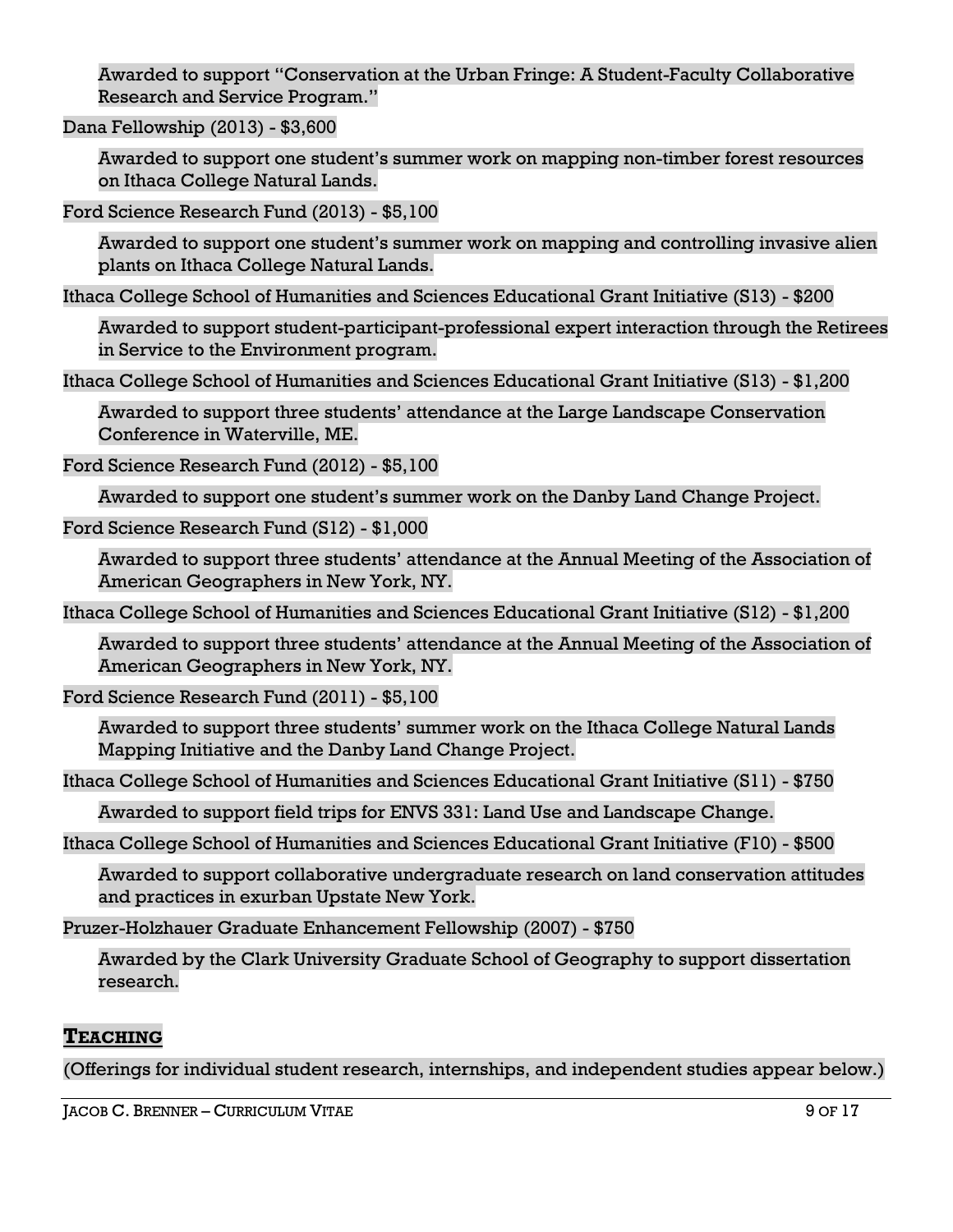## **Courses**

- ENVS 110: The Environmental Crisis ENVS 120: Environmental Sentinels ENVS 121: Environmental Science and Technology Lab ENVS 220: Human-Environment Geography ENVS 260: Trees in Environment & Society ENVS 322: Environmental Research Methods ENVS 331: Topics in Geography and Planning – Land Resource Management
	- Water Resource Management
	- Trees and Forests of the World
- ENVS 450: Senior Research
- HNRS 200: Globalization, Environment & You
- HNRS 230: Short Seminar Not-So-Natural Disasters
- HNRS 400: Senior Seminar in Interdisciplinary Studies
- ICIC 100: Integration Connecting the Disciplines
- ICSM 105: Ithaca College (First Year) Seminar
	- Globalization, Environment, and You
	- Globalization and You
	- Diversity Amid Globalization
- GCOM 112: Geographies of Environmental Film
- GEOG 111: Global Change: Geographic Perspectives (Colgate University)
- GEOG 325: Water Resources and Society (Colgate University)
- GEOG 326: Environmental Hazards (Colgate University)
- GEOG 410: Senior Seminar (Colgate University)
	- Urban Ecology and Biotic Invasion
	- Trees in Environment & Society

### **Individual Research and Internship Advising**

ENVS 201/301/402: Environmental Research/Advanced Studies

- Student Land Stewardship Program (up to 15 students per semester F19-)
- Nature Trail Mindfulness Exercises (J. Cohen F20)
- Carbon in ICNL Soils (J. Michaels F20)
- Adaptive Land Management (L. Pfaff S20)
- Adaptive Land Management (S. Hillmann F19, S20)
- Homesteading and Small Farm Business Development (C. Barnes S19)
- Environment as Common Ground across the Political Spectrum (J. Hsing S18)
- Student Intern Training Program (5-15 students per semester, F12-F17)
- Cannabis Agriculture in Northern California (N. Anderson S15, B. Lesser Sum16, A. Fallon F17)
- Reintroducing American Chestnut on Ithaca College Natural Lands (J. Frey S15, F15; K. Schulz, S16, F16, S17)
- Spawning of Native Finger Lakes Rainbow Trout on Ithaca College Natural Lands (M. Clum S15; A. Mele S16, F16, S17)
- South Hill Weed Wackers: A Volunteer Organization to Control Invasive Plants on Ithaca College Natural Lands (J. Williams S16)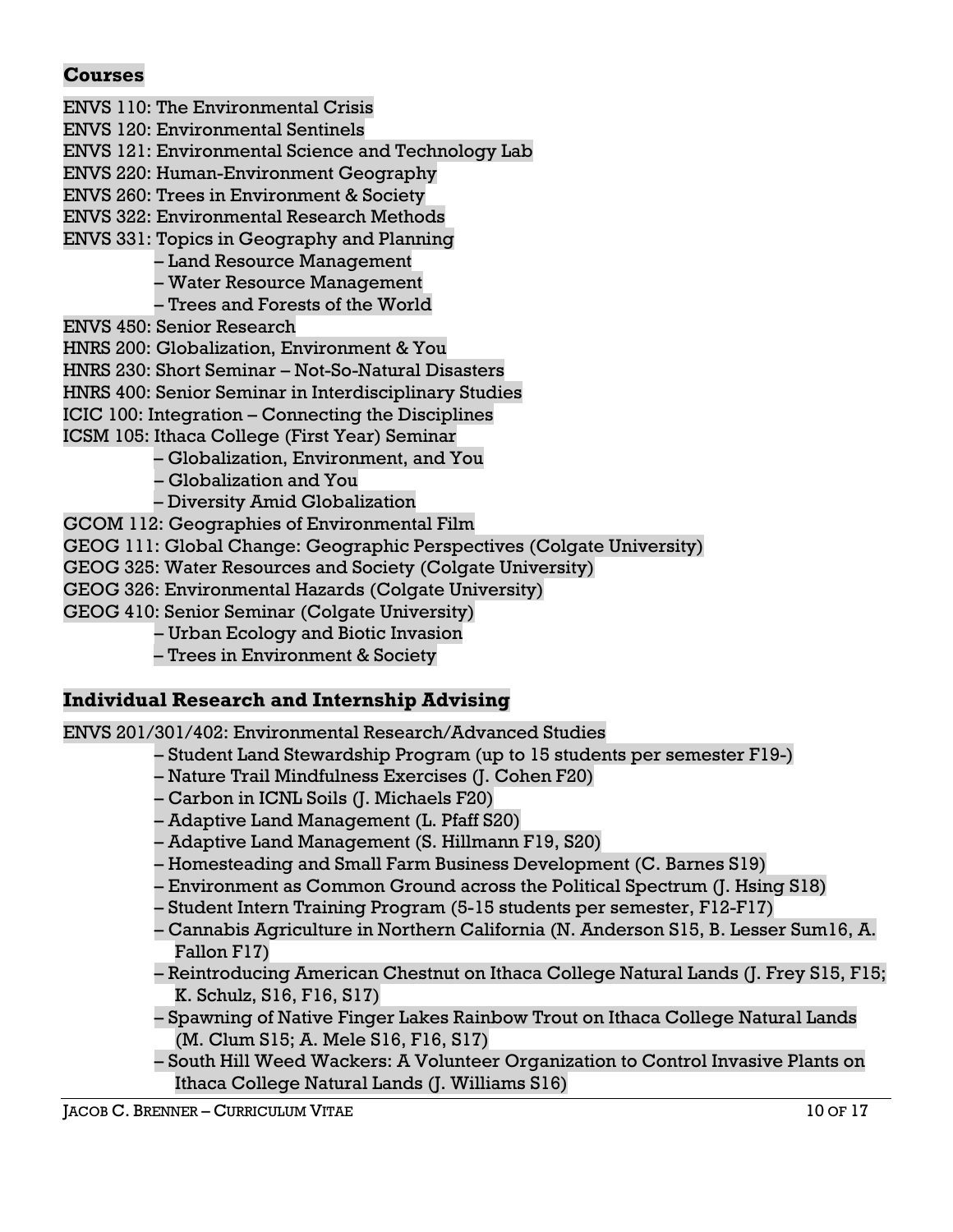- Survey of Breeding Birds on Ithaca College Natural Lands (A. Milutin S15, F15)
- Wildlife Policy and Management on Ithaca College Natural Lands (A. Patterson S14)
- Aging and Environmental Volunteerism (E. Healy S14)
- Spatial Awareness, Sense of Place, and Sitspotting in Environmental Sentinels (K. Greiser F13)
- Mapping Ithaca College Natural Lands Using Geospatial Technologies (T. Hauck F10, I. Bidwell S11, E. Rubenstein S11, K. Gill S11, F11; J. Hatzell S12, A. Zadrozny S13)
- Landowner Associations and Marcellus Shale Gas (J. Wunsch F12)
- Tracking Bobcats and their Prey on Ithaca College Natural Lands (J. Gardephe F12, S. Norton F12)
- Growing Space: A Student-Run Garden and its Role in Campus-Wide Conservation (M. Vander Hill F11)
- Land Conservation Attitudes and Practices in Exurban Upstate New York (E. Hileman F10, C. Mraz S11, S. Lavallato S11, F11)
- GIS for Private Land Conservation Planning in an Urban-Rural Fringe Area (I. Bidwell F11)
- Mapping Land-Cover Change in Exurban Upstate New York Using Satellite Remote Sensing (A. Zadrozny F10, C. Konnaris F10, S11)

### ENVS 490: Independent Study

- Quantifying Differences in Accessibility on the Ithaca College Campus (I. Hall S15)
- The value of an environmental degree for job placement in Ithaca (B. Tolles F14)
- Transboundary Wilderness Conservation (J. Davis F10, S11)
- ENVS 495: Internship and other internships
	- Limbwalker Tree Care (J. Ludel F19, S20)
	- New York State Parks FORCES (G. Broslawski F15, S16; O. Salindong S16, D. Scheir S16, T. Slutzky F16, M. Mathers S18)
	- New York City Parks Foundation (M. Koetzner F17)
	- Recreation and Leisure Studies Trail Improvements on Ithaca College Natural Lands (S. Stuart-Sikowitz S17)
	- Cornell Plantations (J. Mannka S15)
	- Town of Danby (P. Corsi F14)
	- Aurora Pocket Co-housing (E. Blaney S14)
	- South Side Community Center (A. Currier S14)
	- CULTURA Ithaca (A. Currier S14)
	- Green Burial Council (E. Taugner S13)
	- City of Ithaca Water Treatment Plant (S. McKenna S13)
	- Ithaca College Office of Facilities (K. Lew S13)
	- Ithaca College Gerontology Institute (M. Vander Hill S13)
	- SWIDJIT (L. Goldberg F12, A. Currier F12)
	- Cayuga Nature Center (C. Hotchkiss S11)
	- Finger Lakes Land Trust (K. Ebbetts S11)

### ENVS Honors

- Community Water Management Organizations (S. Lenker F19, S20)
- Dynamics of *Scaevola spp.* in Puerto Rico after Hurricane Maria (A. Stalica F19, S20)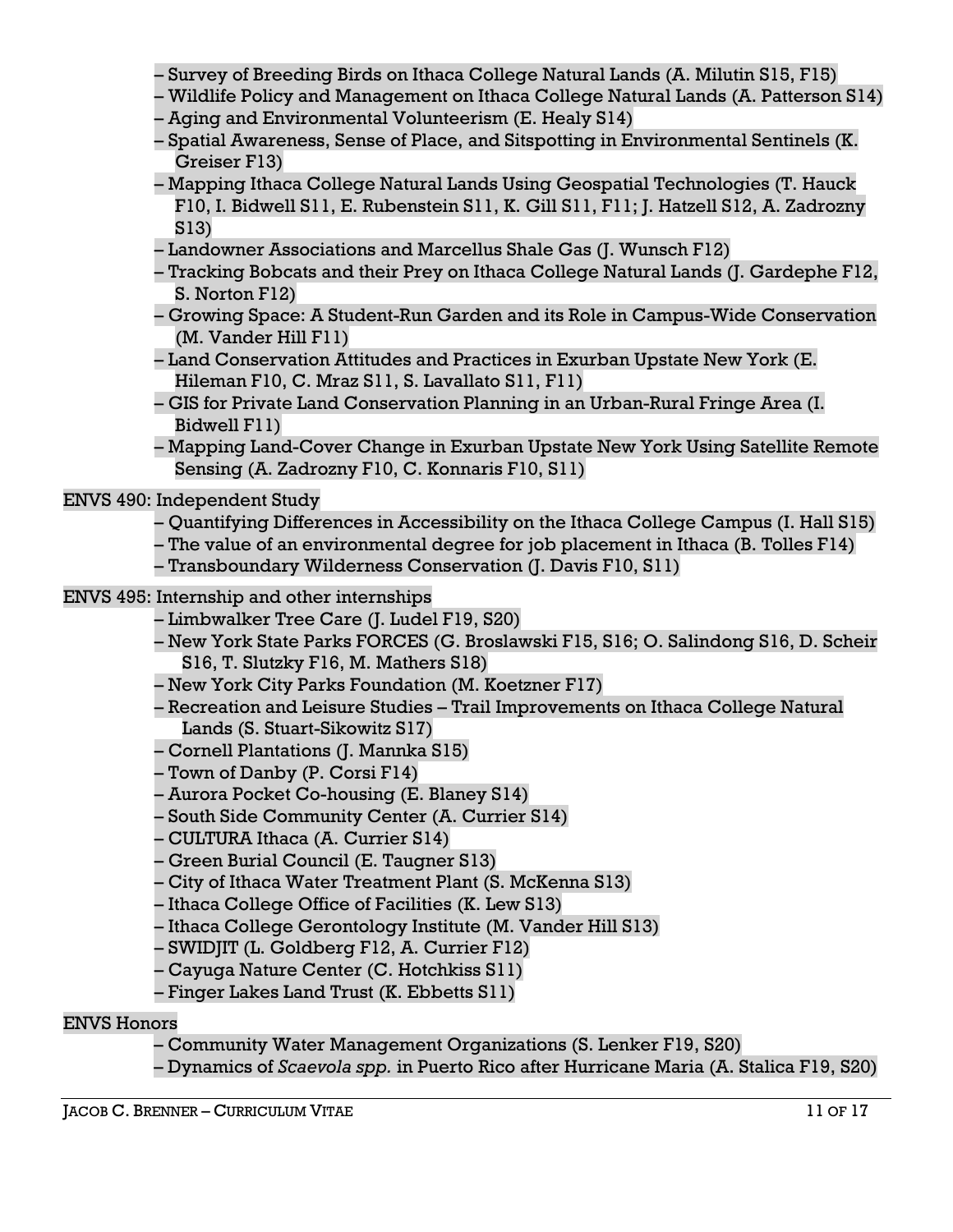PLST 491: Senior Project

– Designing a Self-Sustaining Mass-Production Farm System for East Africa (L. Pandolfi F13) *Winner of the 2013 annual Business Idea Competition, Ithaca College School of Business.*

GEOG / PCON 499: Honors Studies in Geography / Peace and Conflict Studies

- Street Tree Stewardship in New York City (R. Sobelsohn F18)
- A Study of Differential Perceptions of Buffelgrass (*Pennisetum ciliare*) in the Sonoran Desert of Tucson, Arizona (S. Walker F10, S11)
- Alternative Food Systems in Rural America: A Case in Central New York (J. Rusciano F09, S10)
- Dark, Dry Shangri-La: Understanding the Kathmandu Valley Water Crisis (S. Frydenlund S10)
- The Human Dimensions of Invasive Earthworm Occupation in Webb, NY (D. Seidl S10)
- Climate Change, Displacement, and the Missing Dimension of State Responsibility (K. Betteridge F09, S10)

H&S Summer Scholars Program

- Adaptive Land Management on ICNL (S. Hillmann Sum18)
- Qualitative Research into Fish and Fishers in Upstate New York (M. Clum Sum15)

## **Invited Lectures and Workshops**

"Building Resilience to Environmental Hazards through Experiential Learning" (2018)

Disasters Course – Summer College, Cornell University, Professor R. Morgenstern Brenner.

"Cannabis as an Environmental Object of Concern" (2018)

Annual *Gamma Theta Upsilon* Lecture – Department of Geography, Colgate University.

"Cannabis Agricultural Frontiers: Armchair Remote Sensing for Policy-Relevant Research on the Eve of Legalization" (2018)

Seminar – Department of Natural Resources, Cornell University, Professor S. Allred.

"Cannabis Agriculture and the Environment: A Systematic, Spatially-Explicit Approach" (2016)

GIS Lab Course – Department of Natural Resources, Cornell University, Professor D. Sinton.

"Fire on the Mountain? Coupled-System Vulnerability at an Urban-Wildland Interface in Tucson, Arizona" (2014)

Annual *Gamma Theta Upsilon* Lecture – Department of Geography, Colgate University.

"Grants 101" (2014)

Faculty Development Program – Center for Faculty Excellence, Ithaca College, Director W. Pickren.

"Invasive Alien Species and the Human Role in Ecological Hazards" (2013, 2014)

Retirees in Service to the Environment program – Gerontology Institute, Ithaca College, Director R. Meador.

JACOB C. BRENNER – CURRICULUM VITAE 12 OF 17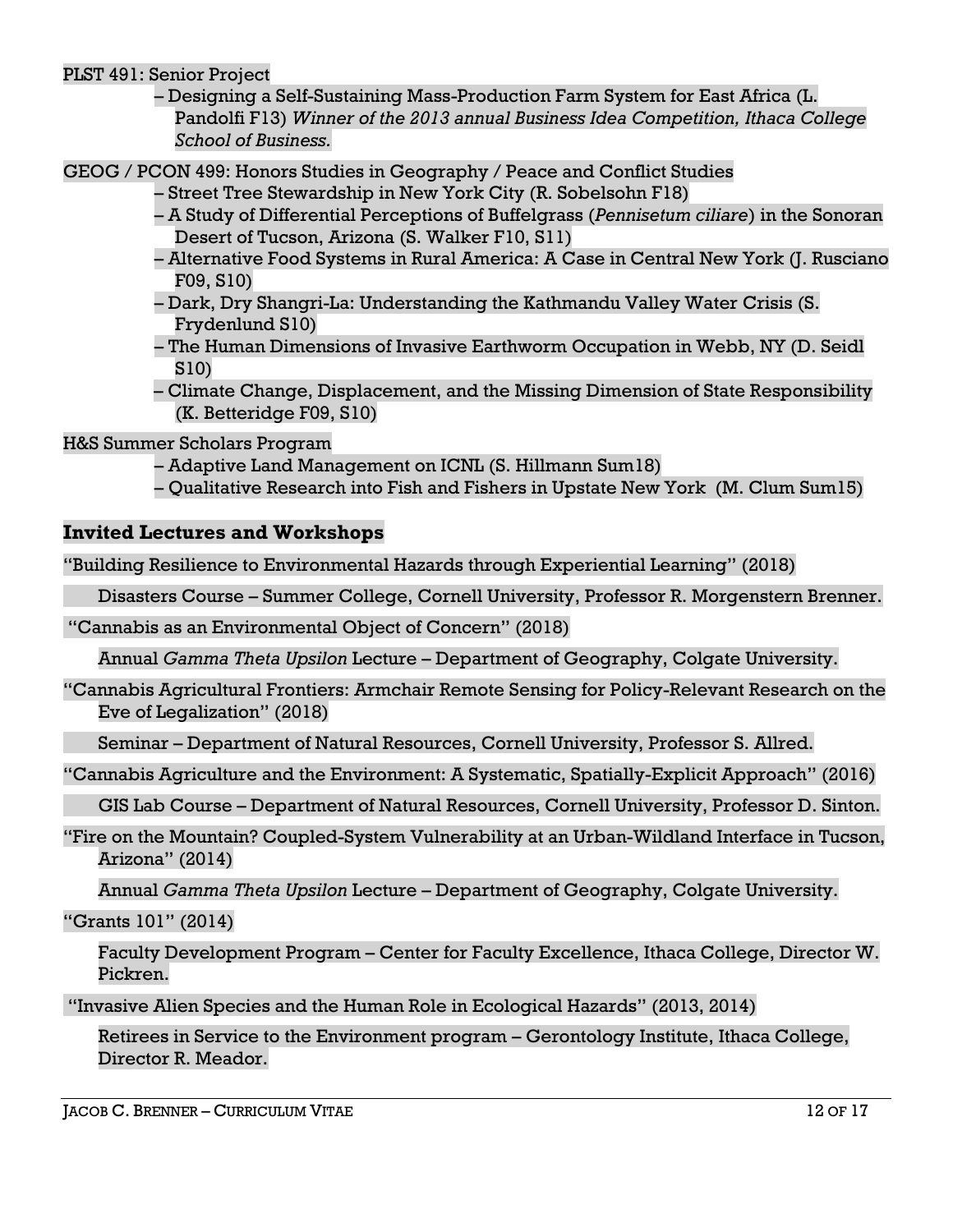"Greening the Landscape with Graying Volunteers" (2014)

33rd Annual Making Brooklyn Bloom conference – GreenBridge Program, Brooklyn Botanic Garden, Coordinator N. Browne. (Co-presented with R. Meador and M. McKean)

"Challenges and Successes of Integrative Education [in the First Year Residential Experience]" (2013)

Board of Trustees, Ithaca College, Coordinator B. Solt-Prunty. (Co-presented with B. Solt-Prunty, N. Menning, A. Theobald, M. Lenhart, and C. McNamara)

"Natural Navigation" (2013)

Volunteer Stewards Program – Ithaca College Natural Lands, Ithaca College, Coordinator M. McKean.

"Teaching Outdoors and 'Hyper-Experiential Learning'" (2013)

Finger Lakes Project – Partnerships in Sustainability Education, Ithaca College, Coordinator S. Swensen. (Co-presented with J. Hamilton.)

"Reading the Forested Landscape" (2013)

Intermediate Honors Seminar – Department of History, Ithaca College, Professor M. Twomey.

"Teaching Outdoors: Part I, The Outdoor Classroom" (2012)

Faculty Development Program - Center for Faculty Excellence, Ithaca College, Director W. Pickren.

"Multi-Objective Forestry" (2012, 2012)

Volunteer Stewards Program Training - Ithaca College Natural Lands, Ithaca College, Coordinators M. Vander Hill and A. Zadrozny.

# "Using Zotero for Teaching" (2012)

Faculty Development Program - Center for Faculty Excellence, Ithaca College, Coordinator M. Dispensa.

"Geographies of Urbanization" (2011)

Aging course - Gerontology Institute, Ithaca College, Professor M. A. Erickson.

"Mapping Exotic Pasture Conversion in Mexico's Sonoran Desert" (2010)

Environmental Studies Program, Southwestern University.

"The Case of Rapa Nui: Human-Environment Geography and Socio-Environmental Collapse" (2010)

Department of Geology and Geography, Georgia Southern University.

"Haiti's Most Recent Earthquake in Geographic Perspective" (2009)

Department of History and Geography, Clemson University.

"Recognizing, Understanding, and Managing Error in GIScience" (2009)

Department of Geography, Middlebury College.

JACOB C. BRENNER – CURRICULUM VITAE 13 OF 17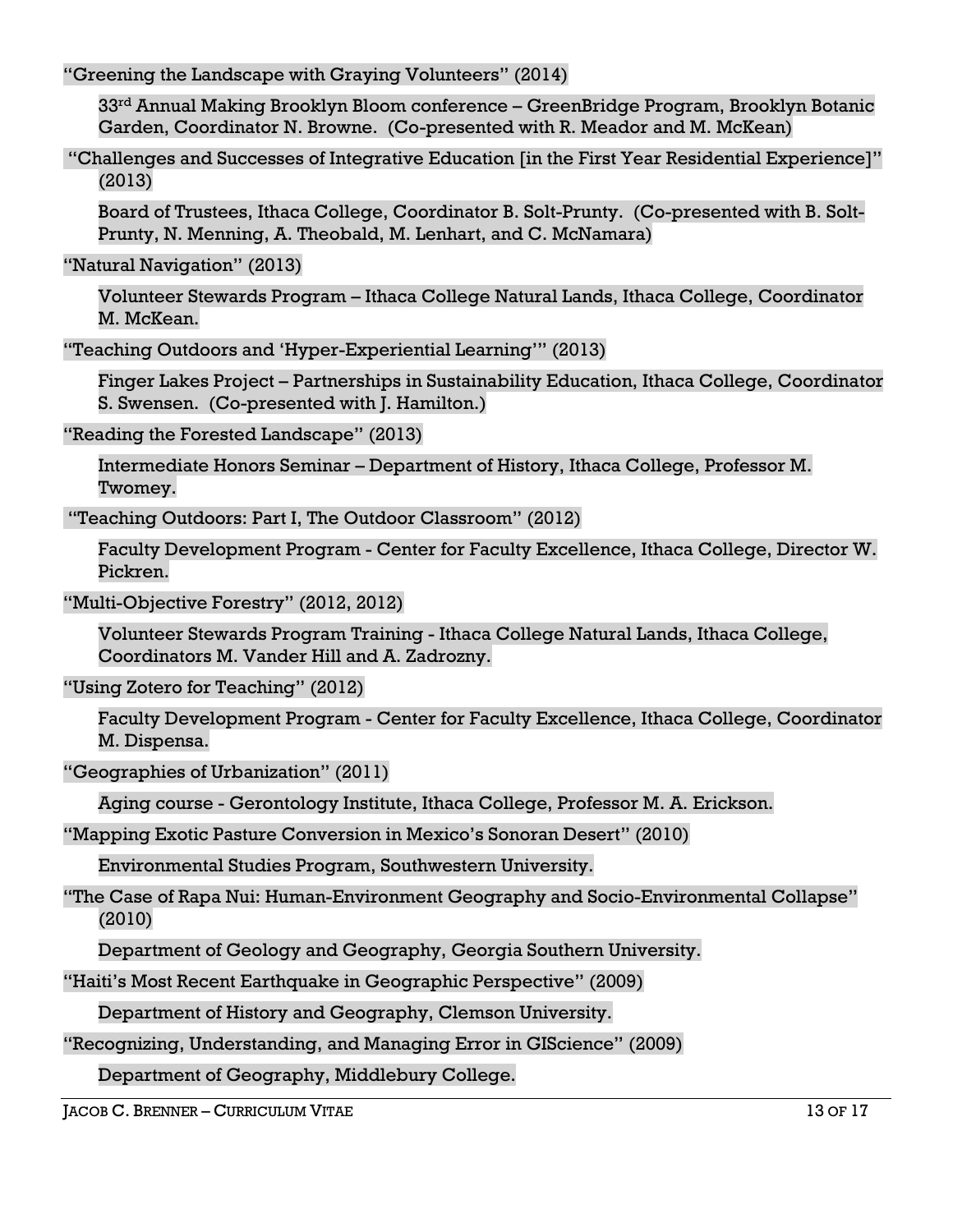"Water Resources and Global Environmental Change" (2009)

Lifelong Learning Program lecture series - Upstate Institute, Colgate University, Director E. Kraly.

"Danger: Environmental Hazards in a Changing World" (2009)

Lifelong Learning Program lecture series - Upstate Institute, Colgate University, Director E. Kraly.

"Ecological Invasion as a Form of Global Environmental Change" (2009)

Lifelong Learning Program lecture series - Upstate Institute, Colgate University, Director E. Kraly.

"Introducing the Human Dimensions of Global Change" (2009)

Lifelong Learning Program lecture series - Upstate Institute, Colgate University, Director E. Kraly.

"Exploring Human Agency and Explaining Land-Use Change in the U.S.-Mexico Borderlands" (2009)

Division of Social Sciences Brown-Bag lecture series - Colgate University, Director R. Turner.

"The Concept of Vulnerability in Geography" (2009)

Social Science Perspectives on Environmental Issues course - Environmental Studies Program, Colgate University, Professor A. Baptiste.

"Grazing, Razing, and Invasion in the Sonoran Desert: The Case of Pasture Conversion" (2009)

ENST Brown-Bag lecture series - Environmental Studies Program, Colgate University, Director R. Turner.

"Grappling with Global Environmental Change" (2009)

High School Science Affiliates Workshop - Colgate University, Director R. April.

"Human-Environment Interactions Driving Buffelgrass Invasion in the Sonoran Desert" (2008)

Desert Ecology course - Department of Biology, State University of New York Fredonia, Professor J. Titus

"Buffelgrass: Agent of Landscape Change in the Sonoran Desert" (2006)

Landscape Ecology course - Department of Geography, Clark University, Professor J. Rogan.

"An Ecological Introduction to the Sonoran Desert" (2002)

Ecological Systems course - Earth Semester program, Columbia University, Professor J. Titus.

"The Dúrika Foundation, a Model of Sustainability for Latin America in the New Millennium?" (2001, 2001)

Planetary Management course - Earth Semester program, Columbia University, Professor T. Burgess.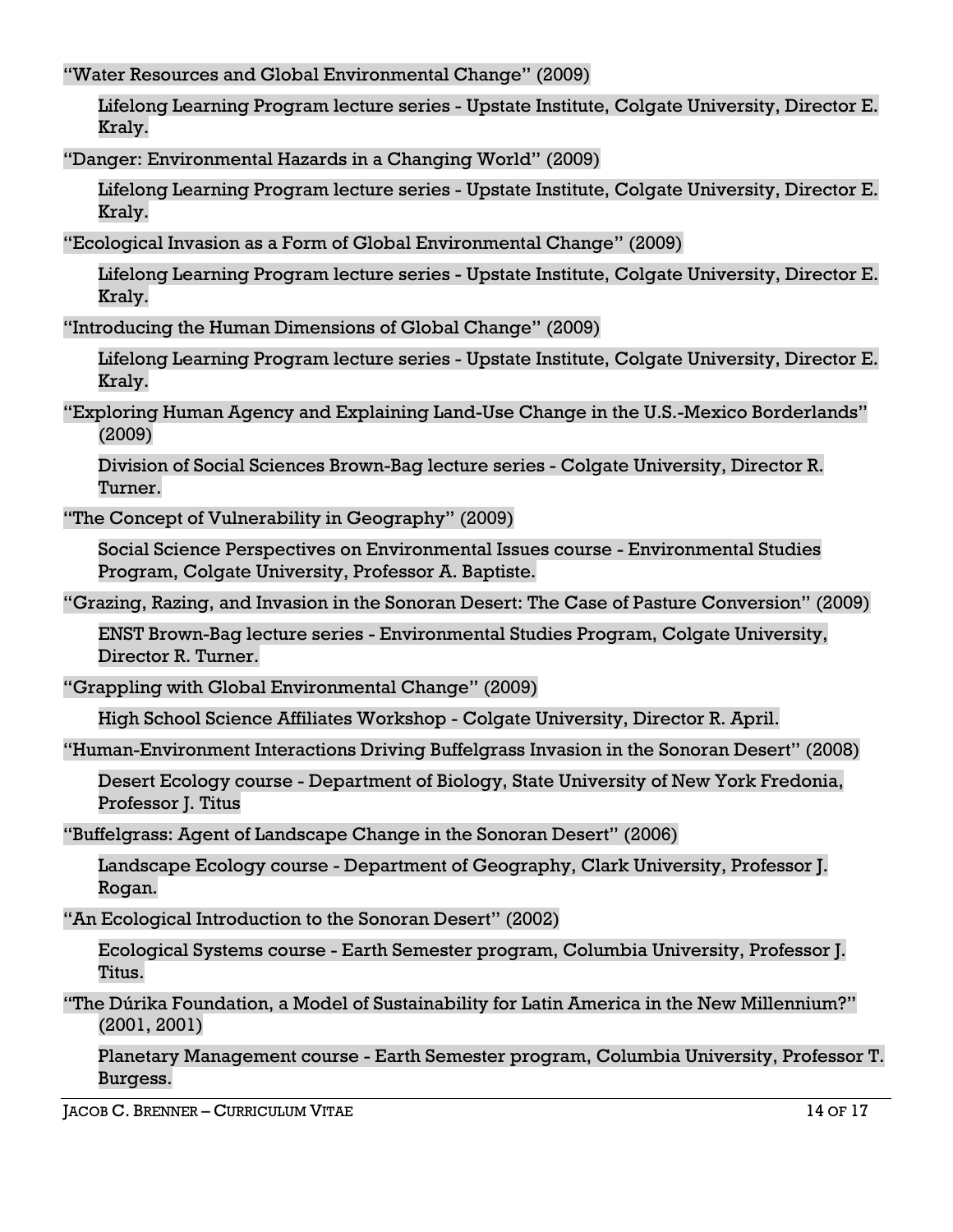Biodiversity course - Department of Biology, Lawrence University, Professor N. Maravolo.

## **Academic Advising**

Spring 2021 – 22 undergraduates Fall 2020 – 19 undergraduates Spring 2020 – 28 undergraduates Fall 2019 – 28 undergraduates Spring 2019 – 41 undergraduates Fall 2018 – Sabbatical leave Spring 2018 – 25 undergraduates Fall 2017 – 25 undergraduates Spring 2017 – 25 undergraduates Fall 2016 – 26 undergraduates Spring 2016 – 31 undergraduates Fall 2015 – 31 undergraduates Spring 2015 – 27 undergraduates Fall 2014 – 18 undergraduates Spring 2014 – 27 undergraduates Fall 2013 – 25 undergraduates Spring 2013 – 27 undergraduates Fall 2012 – 27 undergraduates Spring 2012 – 19 undergraduates Fall 2011 – 19 undergraduates Spring 2011 – 12 undergraduates Fall 2010 – 8 undergraduates

# **SERVICE**

# **To the Department**

ENVS Department Chair (2021-) ENVS operations subcommittee (member 2010-2013, 2018-) ENVS personnel subcommittee (member 2016-) ENVS curriculum subcommittee (chair 2012, 2018, 2019; member 2011-) ENVS programmatic assessment coordinator (2012-2021) ENVS liaison to Information Technology Services (2011-2014; 2016-2017) ENVS liaison to the Office of Facilities (2012)

# **To the School**

Affiliated Faculty for the Latin American Studies program (2010-) International Sustainable Development Master's degree proposal committee (member 2010- 2012)

# **To the College**

Ithaca College Natural Lands Faculty Manager (2012-)

JACOB C. BRENNER – CURRICULUM VITAE 15 OF 17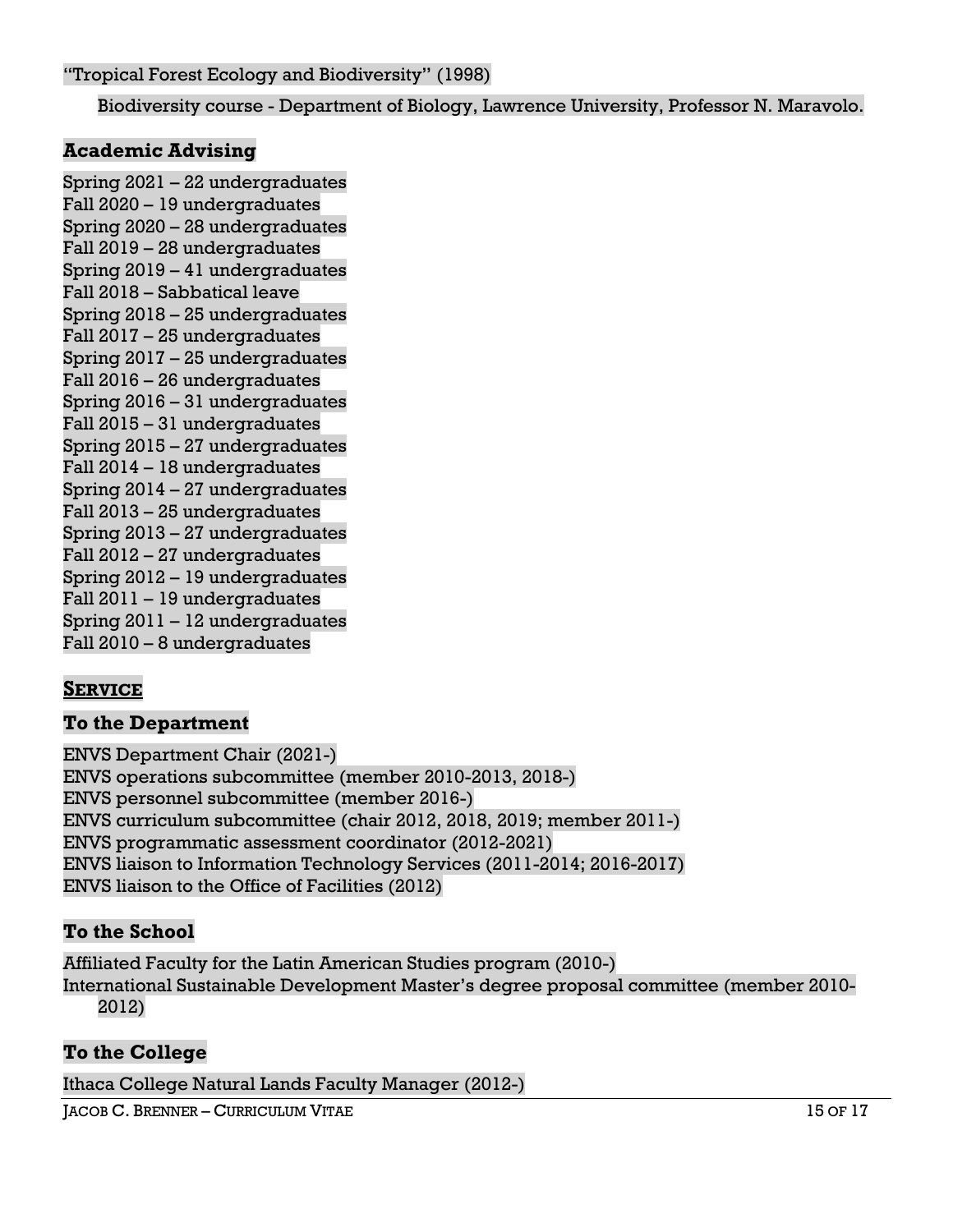Ithaca College Natural Lands Committee (member 2010-, co-chair 2012-)

Sustainably Conscious Residential Learning Community (Faculty Associate, 2013-2015, 2016- 2017)

Center for Faculty Excellence faculty development programs (participant 2010-2016)

Instructional Development Fund Review Committee (member 2011-2016)

Safety Awareness Committee (member 2014-2016)

Faculty Service-Learning Institute (participant 2015)

First Year Residential Experience (Senior Faculty Associate, World of Systems Theme, 2014- 2015)

First Year Residential Experience (Faculty Associate, Quest for a Sustainable Future Theme, 2013-2015)

Honors Program Steering Committee (member 2012-2015)

Primitive Skills Club (faculty sponsor 2011-2013)

IC Ride (faculty sponsor 2011-2012)

Teaching Outside the Box forum (participant 2010-2011)

IC 20/20 Task Force #5 on Residential Learning Models (member 2010-2011)

First Year Reading Initiative (facilitator 2010)

# **To the Discipline**

*Land* (invited Special Issue Guest Editor 2020, 2021 - declined due to administrative obligations) *Land* (invited Reviewer Board member 2020) *Environmental Management* (manuscript reviewer 2019, 2019, 2020, 2020, 2020) Southern Illinois University (Master's Degree external committee member, 2017-2019) *AMBIO: Journal of the Human Environment* (manuscript reviewer 2019, 2019) Furman University Department of Biology (tenure file external scholarship reviewer 2017) *Ecology & Society* (manuscript reviewer 2016, Special Feature co-editor, 2015-2017) National Science Foundation (invited Senior Advisory Panelist for Geography and Spatial Sciences Program 2016 - declined due to teaching obligations) Rowman & Littlefield Publishers (book prospectus reviewer 2016) *Society & Natural Resources* (manuscript reviewer 2016, 2016) *Land Degradation and Development* (manuscript reviewer 2016, 2016) *Land Use* Policy (manuscript reviewer 2015, 2015, 2016)

*The Southwestern Geographer* (manuscript reviewer 2014, 2014)

*Invasive Plant Science and Management* (manuscript reviewer 2011, 2012, 2014)

*The Professional Geographer* (manuscript reviewer 2013)

*Environmental Monitoring and Assessment* (manuscript reviewer 2013)

*Applied Geography* (manuscript reviewer 2012, 2012)

*Conservation & Society* (manuscript reviewer 2012)

National Science Foundation (proposal reviewer 2011)

*Human Ecology: An Interdisciplinary Journal* (manuscript reviewer 2011)

*Annals of the Association of American Geographers* (manuscript reviewer 2011)

*Canadian Journal of Remote Sensing* (manuscript reviewer 2010)

National Conference on Undergraduate Research (abstract reviewer 2010)

# **To the Community**